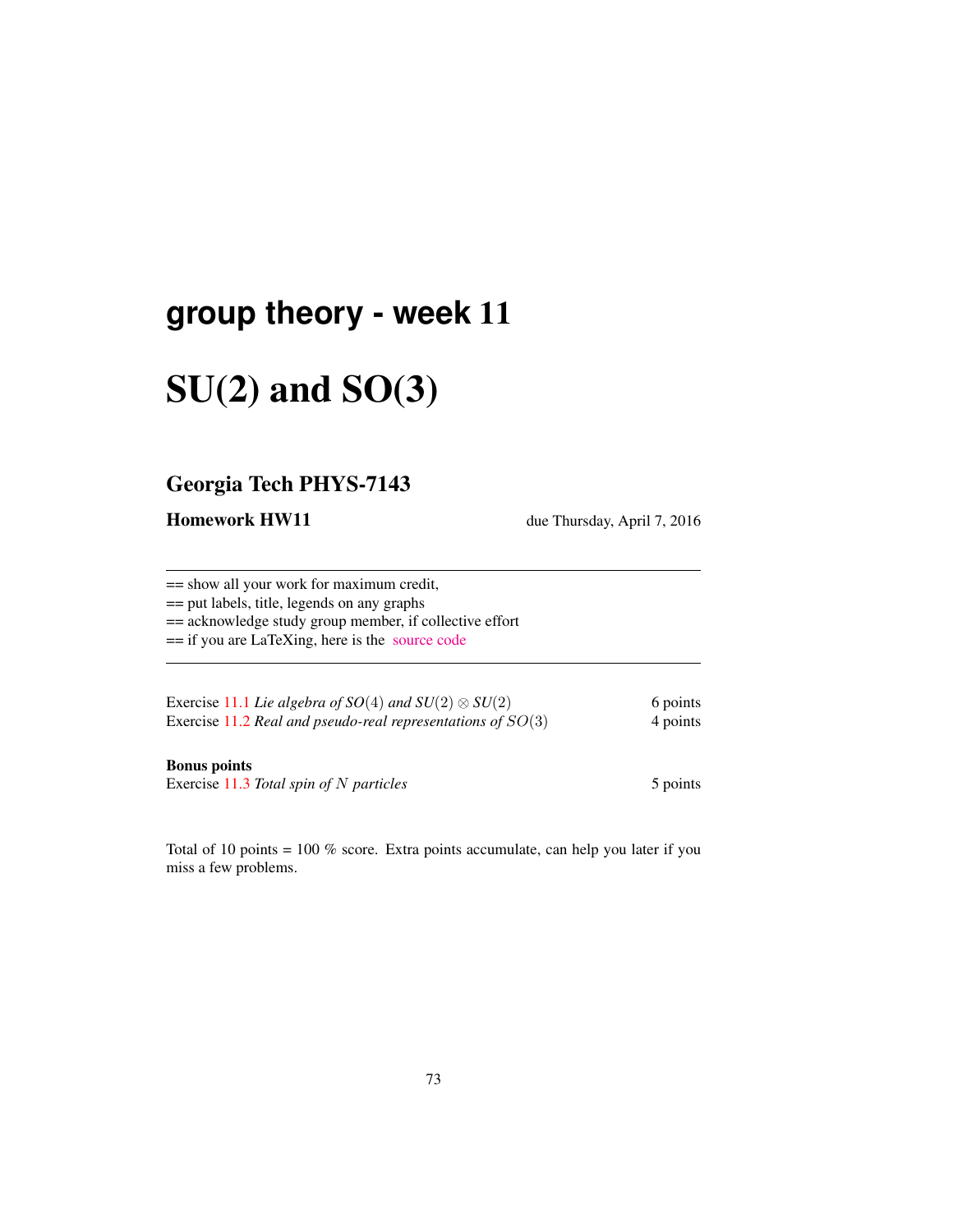#### 2016-03-29 Predrag Lecture 21 SU(2) and SO(3)

Gutkin notes, [Lect. 9](http://birdtracks.eu/courses/PHYS-7143-16/groups.pdf) *SU(2), SO(3) and their representations*, Sects. 1-3.1

#### 2016-10-31 Boris Lecture 22 Spinors, Clebsches

Gutkin notes, [Lect. 9](http://birdtracks.eu/courses/PHYS-7143-16/groups.pdf) *SU(2), SO(3) and their representations*, Sects. 3.2-4

## **Exercises**

- 11.1. Lie algebra of SO(4) and SU(2)  $\otimes$  SU(2). One particle Hamiltonian with a central potential has in general SO(3) symmetry group. It turns out, however, that for Coulomb potential the symmetry group is actually larger -  $SO(4)$ , rather than  $SO(3)$ . This explains why the energy level degeneracies in the hydrogen atom are anomalously large. So SO(4) and its representations are of a special importance in atomic physics.
	- (a) Show that the Lie algebra  $\mathfrak{so}(4)$  of the group SO(4) is generated by real antisymmetric  $4 \times 4$  matrices.
	- (b) What is the dimension of  $\mathfrak{so}(4)$ ?

A natural basis in  $\mathfrak{so}(4)$  is provided by antisymmetric matrices  $M_{\mu\nu}$ ,  $\mu, \nu \in 1, 2, 3, 4$ ,  $\mu \neq \nu$ , generators of SO(4) rotations which leave invariant the  $\mu \nu$ -plane. The elements of these matrices are given by

$$
\left(M_{\mu\nu}\right)_{ij} = \delta_{i\mu}\delta_{j\nu} - \delta_{j\mu}\delta_{i\nu} \tag{11.1}
$$

(c) Check that these matrices satisfy the following commutation relationship:

$$
[M_{ab}, M_{cd}] = M_{ad}\delta_{bc} + M_{bc}\delta_{ad} - M_{ac}\delta_{bd} - M_{bd}\delta_{ac}.
$$

- (d) Show that Lie algebras of the groups  $SO(4)$  and  $SU(2) \times SU(2)$  are isomorphic. Path:
	- (d.i) Define matrices

$$
J_k = \frac{1}{2} \varepsilon_{kij} M_{i,j}, \qquad K_k = M_{k4}, \quad k = 1, 2, 3
$$

and

$$
\mathcal{A}_k = \frac{1}{2} \left( J_k + K_k \right) \quad \text{and} \quad \mathcal{B}_k = \frac{1}{2} \left( J_k - K_k \right) .
$$

- (d.ii) Show that  $A$  and  $B$  satisfy the same commutation relations as two copies of  $\mathfrak{su}(2)$ .
- (e) How does one construct irreps of  $\mathfrak{so}(4)$  out of irreps of  $\mathfrak{su}(2)$ ?
- (f) Are groups  $SO(4)$  and  $SU(2) \otimes SU(2)$  isomorphic to each other?

(B. Gutkin)

PHYS-7143-16 week11 2016-04-06